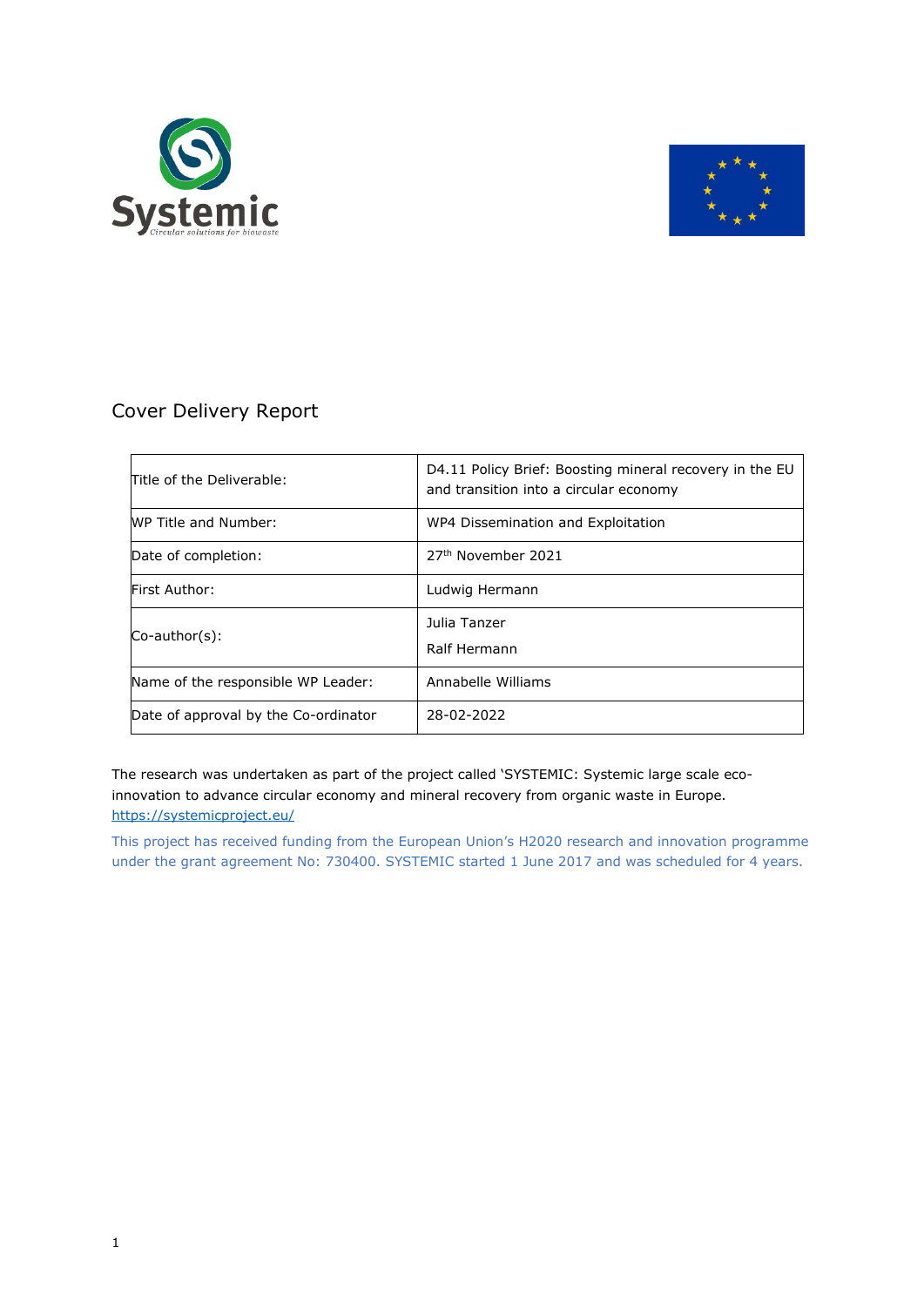| History of changes |                                       |  |
|--------------------|---------------------------------------|--|
| 28-02-2022         | No changes made (rebuttal on comment) |  |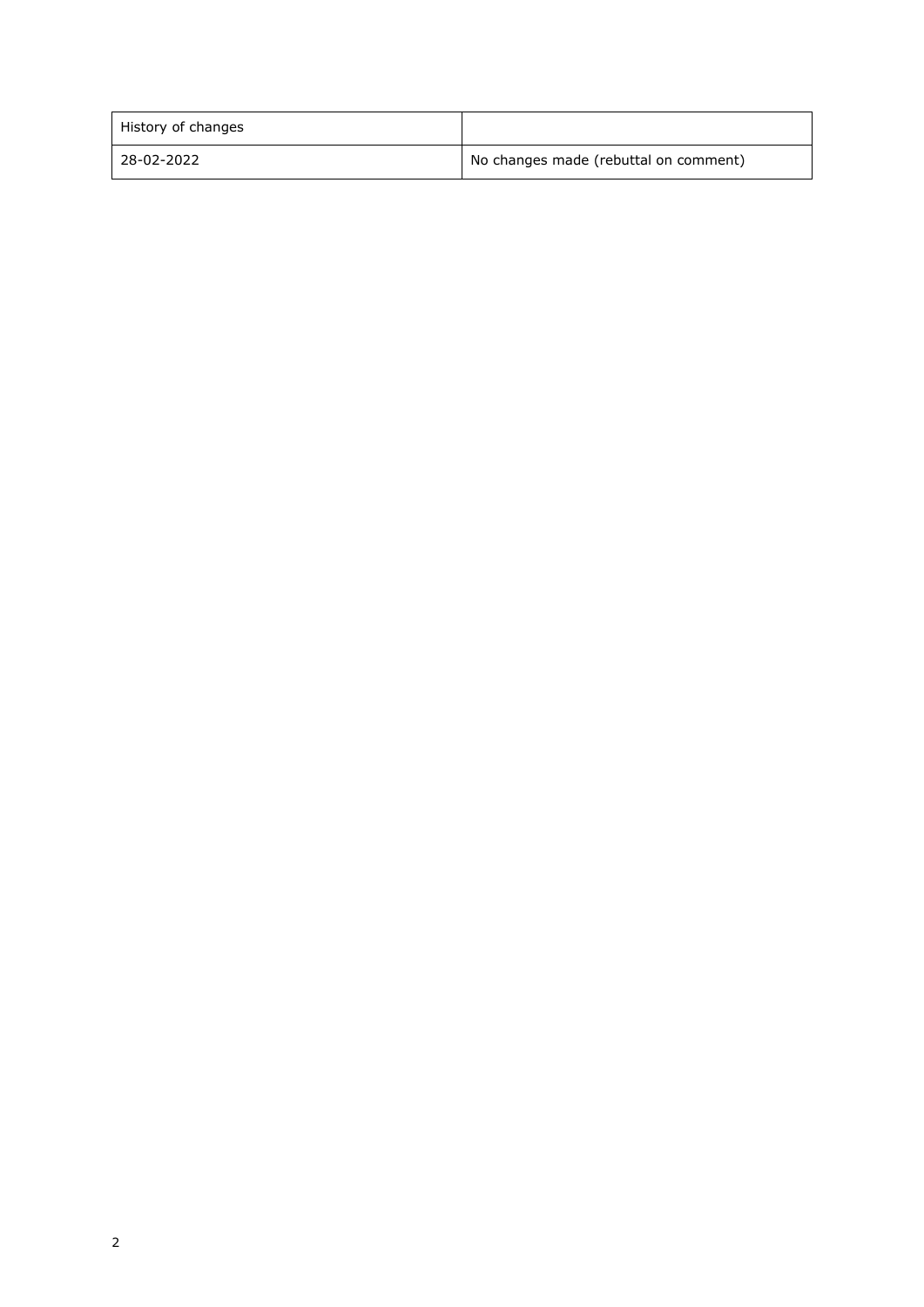# $\mathsf{all}$ **Policy Brief: Boosting mineral recovery in the EU and transition into a circular economy**



**Authors** Ludwig Hermann, Julia Tanzer, Ralf Hermann, Annabelle Williams

Proman Consulting, Auersthal, November 2021

Document type: Public Report Deliverable 4.11

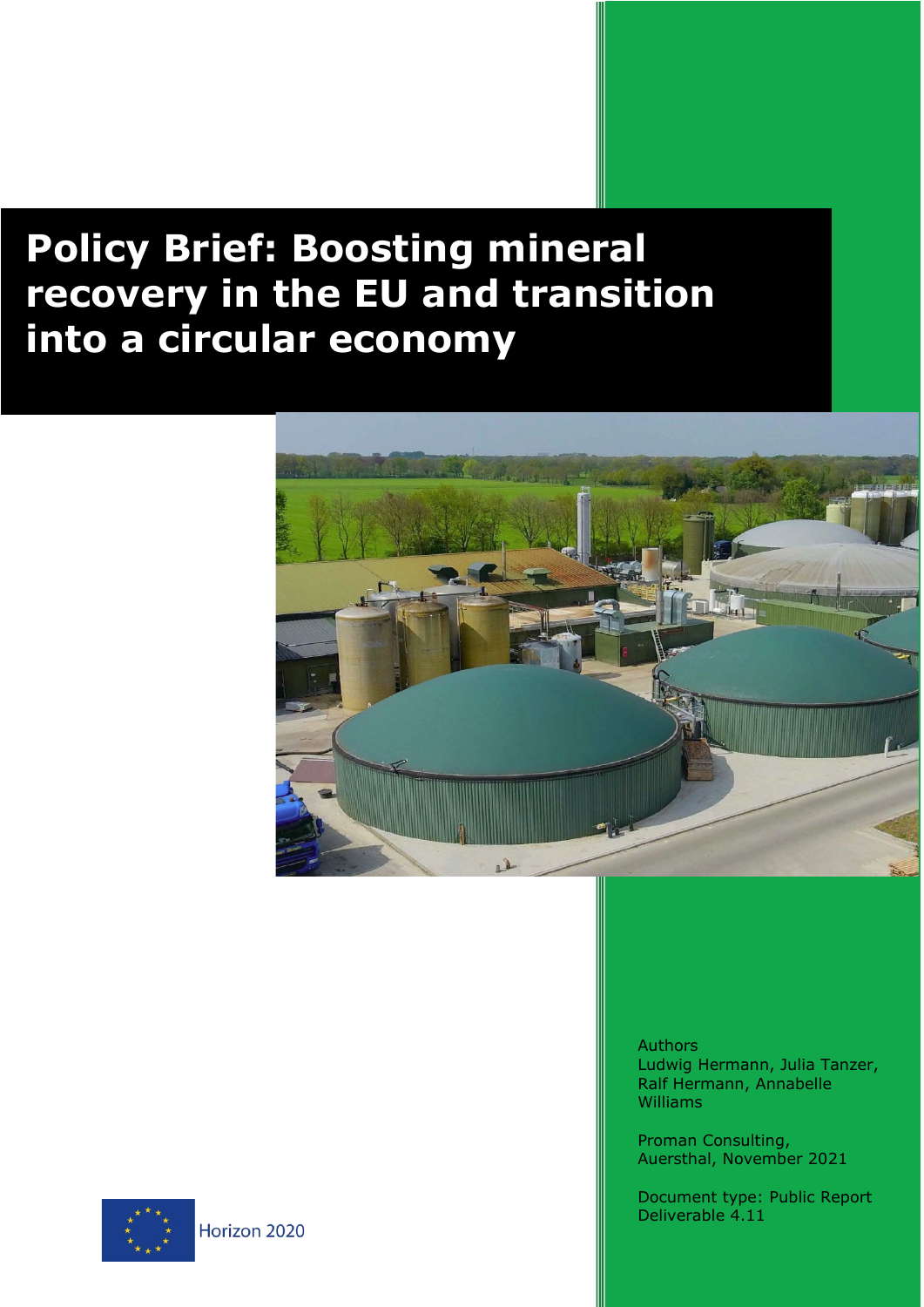#### History of changes

| Date               | Version | Changes | Page |
|--------------------|---------|---------|------|
| 27th November 2021 | Final   |         |      |
|                    |         |         |      |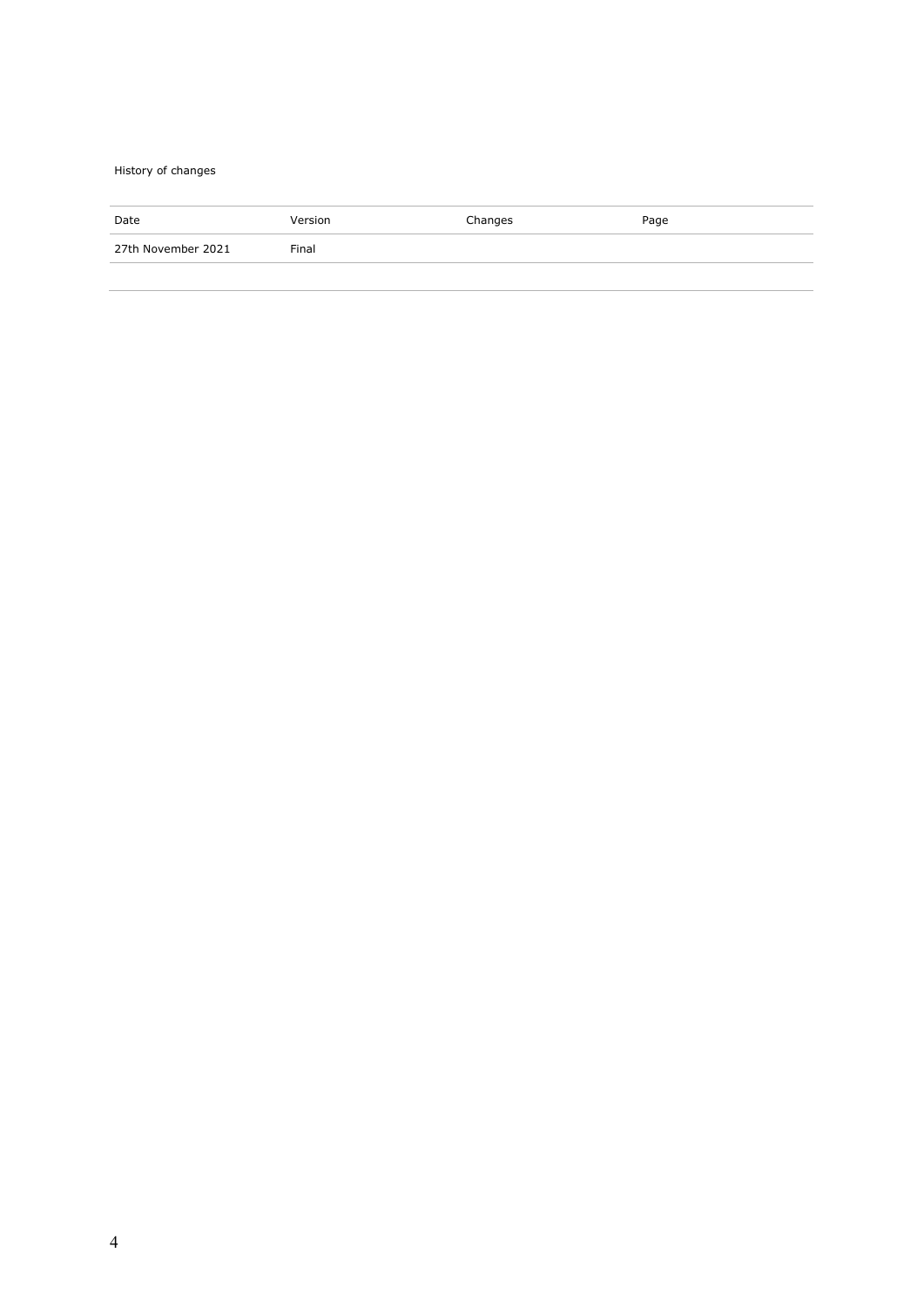# Policy Brief: Boosting mineral recovery in the EU and transition into a circular economy

SYSTEMIC<sup>[1](#page-4-0)</sup> a H2020 Research and Innovation Project demonstrating anaerobic digestion with full scale technical nutrient recovery and recycling welcomes the latest European initiatives, such as the EU Green Deal [1], the Farm-to-Fork Strategy [2], the Biodiversity Strategy [3], the Zero Pollution Action Plan [4], the New Circular Economy Action Plan [5], the soil and water related missions [6] [7], and the RENURE *("REcovered Nitrogen from manURE")* criteria [8] for highly nutrient use efficient manure-derived fertilisers.

Strategies and criteria extend the scope of already adopted directives and regulations, first and foremost the new Fertilising Products Regulation (EU) 2019/1009 [9] (FPR), becoming effective on 16th July 2022. With all CMCs currently underway enacted (CMC 12, 13, 14 and 15), it will pave the way to pan-European use of digestate derived, tailor made and FPR compliant fertilisers as produced by SYSTEMIC project partners. The FPR covers most SYSTEMIC products of higher value, particularly ammonium sulphates and separated (dried) solid fractions, regardless of being made available on the market as fertilisers, soil improvers or growing media.

The new strategies and missions have the potential to boost the transition of European agriculture from a source of greenhouse gases and pollutants to a carbon sink and a longterm provider of safe nutrition and growing rural employment. However, strategies alone will not provide enough impetus to create the systems change required to meet the climate targets and sustainable development goals and to make the EU the leading circular sustainable economy in the world. Strategies need to be cast in law, preferably at the EU level:

- 1) The Farm-to-Fork Strategy aims among others at limiting nutrient losses by 50% by 2030, a bold target currently lacking regulatory support, even if the INMAP (Integrated Nutrient Management Action Plan, draft expected in 2022) and the regrettably voluntary - FaST (Farm Sustainability Tool) [10] could become useful instruments to achieve the goal.
	- o The new CAP [11] budget for Eco-Schemes 25% of Pillar 1 payments in support of the INMAP and the FaST or similar tools may become key enablers of the Farm-to-Fork Strategy and must be adopted in all Member States. The European Commission and MEPs should closely monitor the Member States' proposals for compliance with the strategic goals.
	- o Limitation of nutrient losses needs to be enforced and controlled by limiting the spreading allowance of manure- and waste-borne nutrients to quantities and qualities that crops can uptake, i.e., all fertilisers use in compliance with the 4R Nutrient Stewardship principles [12]. Policies must make sure that nutrient supply is in synchrony with plant nutrient uptake, that no single nutrient is in oversupply and therefore prone to losses and that nutrients are not spread where crops have no access.
	- o Anaerobic digestion is a win-win system of supplying renewable energy and limiting nutrient losses [13] simultaneously. Widespread deployment needs an

<span id="page-4-0"></span><sup>&</sup>lt;sup>1</sup> SYSTEMIC – Circular Solutions for Biowaste, https://systemicproject.eu/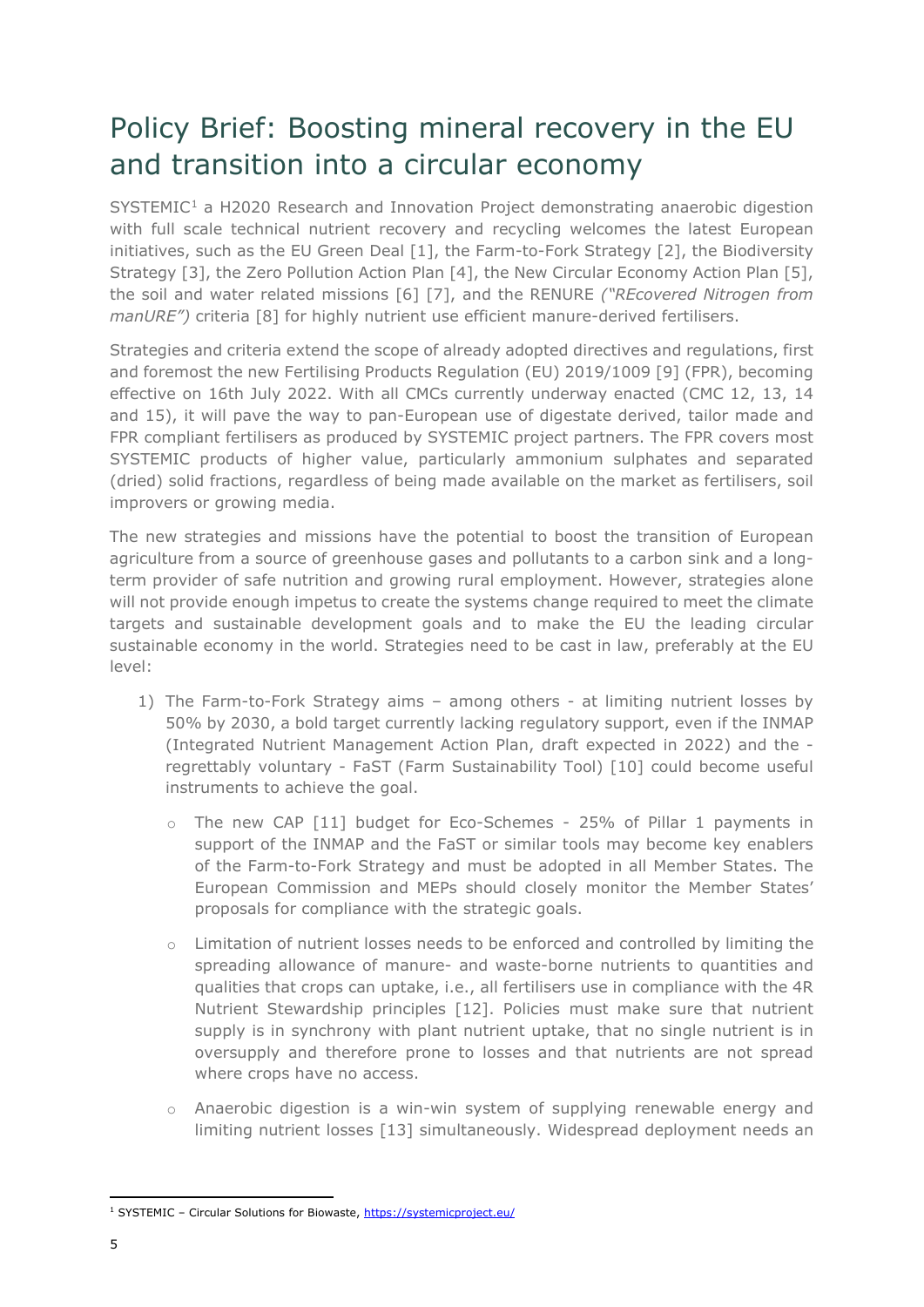EU-wide level playing field regarding policy support like feed-in quotas, tariffs, eco-schemes and  $-$  possibly -  $CO<sub>2</sub>$ -based rewards.

- 2) The New Circular Economy Action Plan may perfectly complement the Farm-to-Fork Strategy if enforced by European legislation. Nutrient stewardship requires organic waste treatment, i.e., anaerobic digestion, nutrient separation, and concentration for compliance with circular principles. Yet, treatment and production of tailor made fertilisers is more expensive than spreading manure or composting organic waste.
	- The benefits of recycling nutrients to biobased, tailor-made fertilisers as defined by the RENURE criteria, particularly if products can frequently replace synthetic fertilisers and avoid corresponding greenhouse gas impacts (e.g., 3-4 kg CO2 eq/kg N) need to be monetarised in the form of rewards to be considered in the CAP or zero-emission policies. For instance by
		- A monetary incentive for the producer of bio-based fertilising products granted within the EU Emissions Trading System, equivalent to the ETS carbon market price ( $\epsilon \sim 75/t$  CO<sub>[2](#page-5-0)eq</sub> as of 25<sup>th</sup> November 2021)<sup>2</sup>. Alternatively, a politically fixed, over time incremental CO<sub>2eq</sub>-based Euro premium corresponding to the value of CO<sub>2</sub> emissions savings per ton of N in synthetic nitrogen fertiliser production for bio-based N fertilisers in compliance with RENURE criteria
		- A monetary incentive for the user (farmer) of bio-based fertilisers, granted within the EU Emissions Trading System for the replacement of untreated animal by-products by RENURE compliant products equivalent to 50% of the EU ETS carbon market price of CO<sub>2</sub>eq emissions per ton of N replaced
		- A monetary incentive by exempting synthetic N fertiliser producers from buying ETS allowances for each ton of bio-based N blended to its nitrogencontaining products
		- On top of recovered nutrient based incentives, owners and operators of biogas plants should be compensated for avoided greenhouse gas emissions ( $\sim$ 2 kg)  $CO<sub>2</sub>eq/m<sup>3</sup>$  $CO<sub>2</sub>eq/m<sup>3</sup>$  $CO<sub>2</sub>eq/m<sup>3</sup>$  biomethane)3 by producing biomethane replacing natural gas or fuels, representing a monetary value of  $\epsilon$  0.15/m<sup>3</sup> of biomethane.
	- o The proposed approach in combination with a tax exemption for biomethane/bio-LNG/bio-CNG could replace current, controversial feed-in tariffs/premiums by a market (ETS) based, EU-wide applicable support scheme.
	- o Decentralised recovery and recycling as demonstrated in SYSTEMIC is more labour and less materials intensive. In the EU, most taxes and social fees are wage-based while materials are largely exempt from tax. Tax policies must gradually be reversed in support of a Circular Economy.
- 3) The Zero Pollution Strategy requires reducing the input of contaminants, a requirement perfectly matched by technologies demonstrated in SYSTEMIC. Anaerobic digestion as such reduces certain organic pollutants, particularly if thermophilic operations or peripheral hygienisation systems are applied. Peripheral treatment of effluents enables easy and cost-effective elimination of many organic contaminants and, if required, an effective separation of inorganic pollutants. In addition, reuse of manure and organic waste as starting material for bio-based

<span id="page-5-0"></span><sup>2</sup> <https://ember-climate.org/data/carbon-price-viewer/>

<span id="page-5-1"></span><sup>&</sup>lt;sup>3</sup> IPCC guidelines 2006 (Fuel carbon factor) 56.1 kg CO<sub>2eq</sub>/GJ and GCV 35.17 MJ/m<sup>3</sup> = 2.00 kg CO<sub>2eq</sub>/kg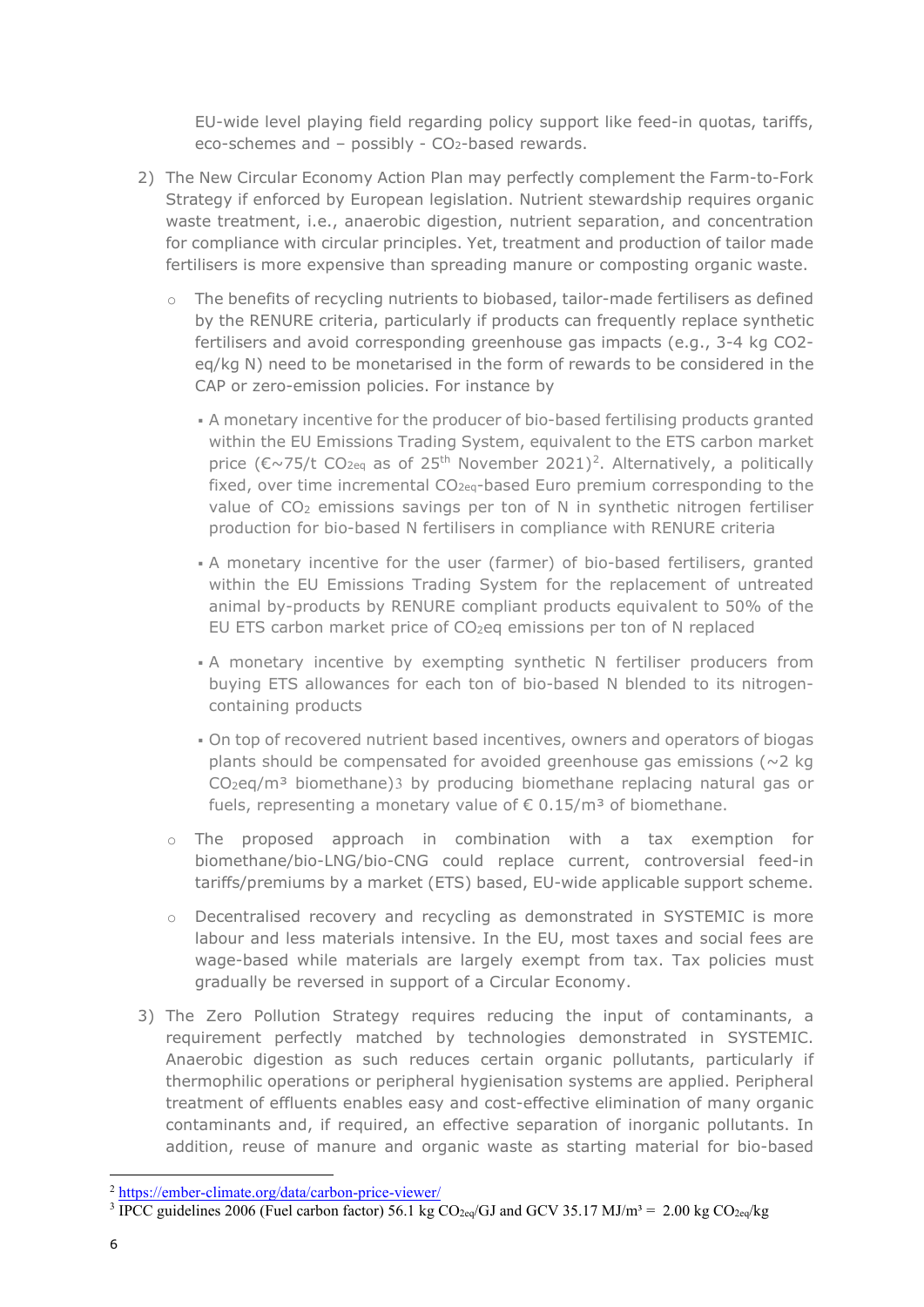fertilisers avoids import of additional pollutants associated with certain phosphate rock deposits.

o The Zero Pollution Strategy should be transferred to a corresponding regulatory framework for effectively controlling and penalising pollution.

Proposed measures – incentives and limitations – are fully compliant with current EU climate, environmental and agricultural policies and would provide market based support schemes to make a circular nutrient economy in agriculture economically viable.

## **Conclusion**

The various new strategies presented by the European Commission in 2019/2020 provide an adequate backbone to the systems change needed towards achieving a sustainable agriculture providing healthy, affordable food for all, an economic basis for the rural population and a natural environment where city dwellers can relax.

Anaerobic digestion in combination with the production of bio-based, balanced, and controlled release fertilisers as demonstrated in SYSTEMIC provide a win-win scenario perfectly in compliance with the European strategies for zero emissions and a sustainable food production.

Yet, European legislation enforcing compliance with the goals and missions stipulated in the EU Green Deal and associated strategies is urgently needed.

- In pursuit of a level playing field, European legislation should prevail over national legislation and the European Commission is asked to propose binding targets and legislative acts to enforce stakeholders' farming practices in compliance with EU Green Deal Strategies.
- If European legislation is not viable, strong guidance of national policies is required to ensure a harmonised legal framework within the European Union. That includes an ambitious INMAP, use of the FaST or similar digital tools, and an effective support system for anaerobic digestion and production of bio-based, tailor-made fertilisers to be implemented in all Member States. A legal framework combining sticks (nutrient use limitations) and carrots (financial eco-scheme support) looks most promising.
- Beyond EU Green Deal and Farm-to-Fork Strategies, a system change is required making virgin raw materials and climate-damaging emissions more expensive and reducing the cost of wage-based labour. This may be achieved by shifting a relevant part of taxes and social expenses from labour to materials, a challenging but promising policy transition that needs further research and modelling.

**In essence and as an ambitious first step, the policies and goals of the EU Green Deal and related strategies should be legally enforced in all Member States.**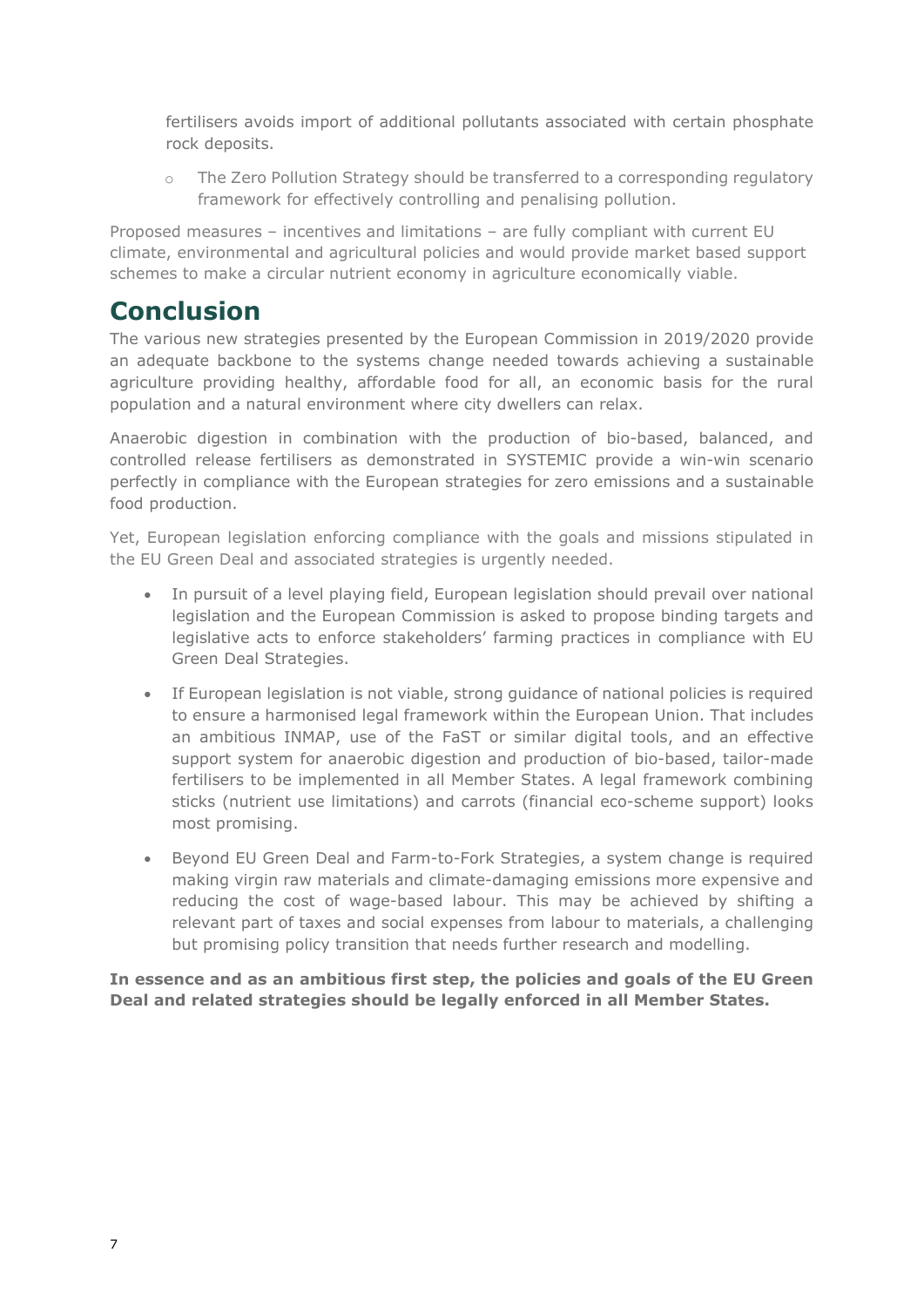### **References**

- [1] European Commission, "Delivering the European Green Deal," European Commission, 14 July 2021. [Online]. Available: https://ec.europa.eu/info/strategy/priorities-2019-2024/europeangreen-deal/delivering-european-green-deal\_en. [Zugriff am 18 October 2021].
- [2] European Commission, "Farm to Fork Strategy," European Commission, 14 July 2021. [Online]. Available: https://ec.europa.eu/food/system/files/2020-05/f2f\_actionplan\_2020\_strategy-info\_en.pdf. [Zugriff am 18 October 2021].
- [3] European Commission, "Biodiversity strategy for 2030," European Commission, 20 May 2021. [Online]. Available: https://ec.europa.eu/environment/strategy/biodiversity-strategy-2030\_en. [Zugriff am 18 October 2021].
- [4] European Commission, "Zero Pollution Action Plan," European Commission, 12 May 2021. [Online]. Available: https://ec.europa.eu/environment/strategy/zero-pollution-actionplan\_en. [Zugriff am 18 October 2021].
- [5] European Commission, "A new Circular Economy Action Plan (COM2020) 98 final," European Commission, Brussels, 2020.
- [6] European Commission, "Caring for soil is caring for Life," European Commission, Brussels, 2020-09.
- [7] European Commission, "Mission Starfish 2030: Restore our Ocean and Waters," European Commission, Brussels, 2020.
- [8] D. Huygens, G. Orveillon, E. Lugato, S. Tavazzi, S. Comero, A. Jones, B. Gawlik und H. Saveyn, "Technical proposals for the safe use of processed manure above the threshold established for Nitrate Vulnerable Zones by the Nitrates Directive (91/676/EEC)," Publications Office of the European Union, doi: 10.2760/373351, Luxembourg, 2020.
- [9] THE EUROPEAN PARLIAMENT AND THE COUNCIL OF THE EUROPEAN UNION, "REGULATION (EU) 2019/1009," 15 June 2019. [Online]. Available: https://eur-lex.europa.eu/legalcontent/EN/TXT/PDF/?uri=CELEX:32019R1009&from=EN.
- [10] "FaST EU Space Data for Sustainable Farming," European Commission, 2020. [Online]. Available: https://fastplatform.eu/. [Zugriff am 27 November 2021].
- [11] European Commission, "A GREENER AND FAIRER CAP," European Commission, Brussels, 2021.
- [12] The Fertilizer Institute (TFI), International Plant Nutrition Institute (IPNI), Fertilizer Canada (CFI), International Fertilizer Association (IFA), "4R Nutrient Stewardship," The Fertilizer Institute, 2017. [Online]. Available: https://nutrientstewardship.org/4rs/. [Zugriff am 27 November 2021].
- [13] S. J. Hörtenhuber, M. C. Theurl und K. Möller, "Comparison of the environmental performance of different treatment scenarios for the main phosphorus recycling sources," *Renewable Agriculture and Food Systems,* pp. Cambridge University Press, DOI: https://doi.org/10.1017/S1742170517000515, 19 10 2017.